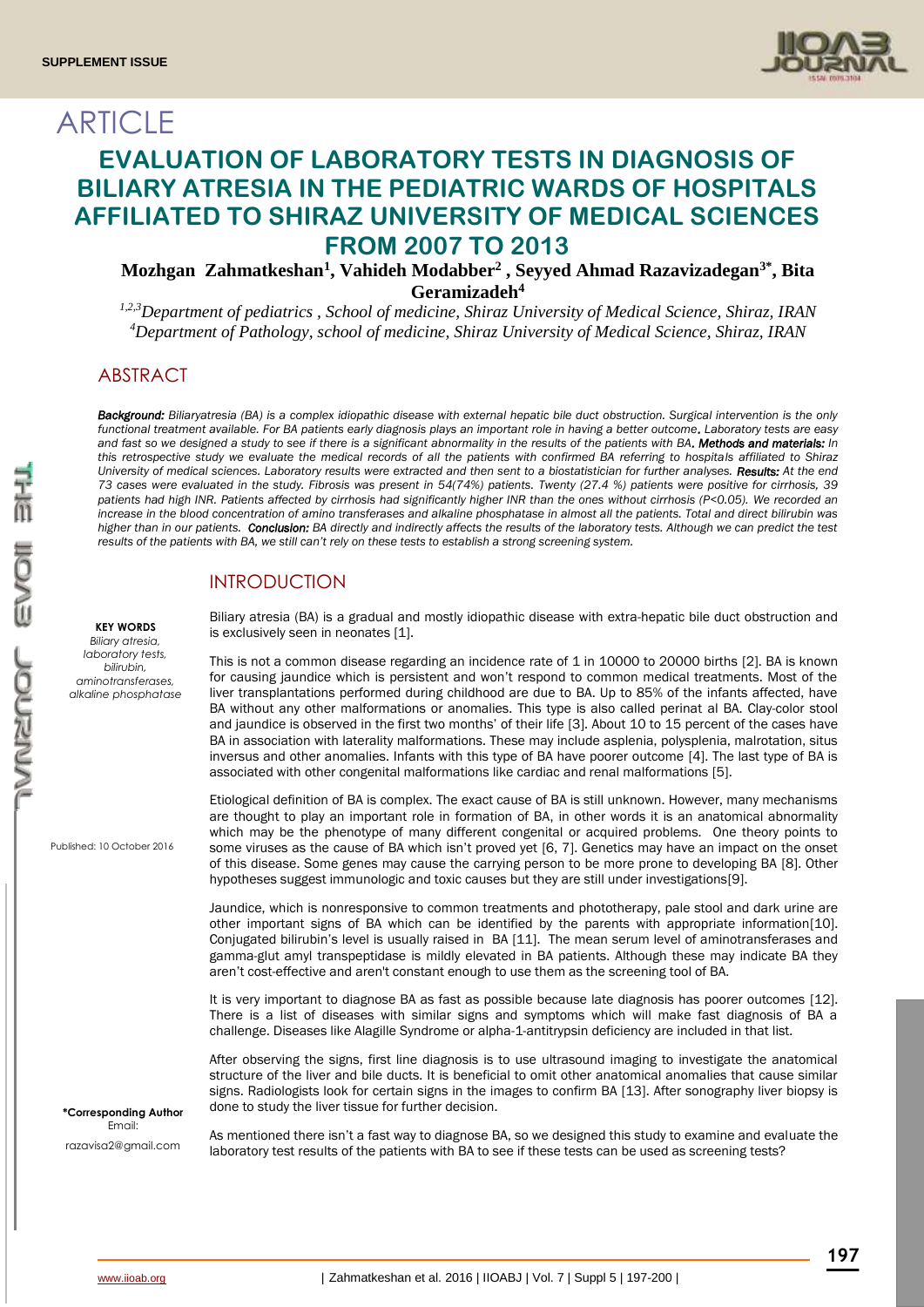

### METHODS AND MATERIALS

It was a retrospective cross sectional study which was conducted between March 2007 and March 2013. This study was reviewed by the ethical committee of Shiraz University of Medical sciences. After the approval of all the related health authorities we started to study the cases. Our primitive population was defined as all the patients diagnosed with BA in pediatric wards of the hospitals affiliated to Shiraz University of Medical Sciences. Only the patients who were hospitalized in the wards and the diagnosis of BA was claimed by pathologists were included. Then we retained all their medical records and sheets from the medical records library of Shiraz university of Medical Sciences. Then the patients with insufficient information in their sheets were excluded from the study. BA was confirmed for all the patients with ultrasound and liver biopsy. At the end after all the exclusions 73 cases remained in the study aged 1 week to 12 yrs. With this amount of cases we could achieve a study power of around 80%. The laboratory and pathology test results of the patients were extracted and then evaluated closely. The test results which we collected included international normalized ratio [INR] , Hemoglobin [HB] , Platelet Count (PLT) , alkaline phosphatase (ALK.PH) , Pro-thrombin Time (PT) , AST , ALT , Albumin (ALB) , Total bilirubin (TB) and Direct bilirubin (DB) .From the pathology reports we collected the presence of cirrhosis and fibrosis .

For statistical analyses SPSS 15.0 was used. Independent t-test was used and P value under 0.05 was defined meaningful.

### RESULTS

At the bottom line, 73 cases remained in the study. Regarding pathological reports of the cases, Fibrosis was present in 54(74%) patients, 20(27.4 %) patients were positive for cirrhosis, 21 (28.8%) patients had received liver transplantation.

Mean international normalized ratio (INR) was 1.89±1.95, 34 patients had normal INR and 39 had high INR. Patients affected by cirrhosis had significantly higher INR than the ones without cirrhosis (P<0.05); 69(94.5 %) of the patients had haemoglobin below the healthy range. The mean HB level was  $9.86\pm2.01$ g/dl; 66(90.4%) patients had elevated ALK.PH level and the remaining 9.6% had ALK.PH below healthy range. The mean ALK.PH was 1367.36±819.70 IU/L.

AST levels were high in the patients with the mean of 218.14±245 U/L; 63(86.3%) patients had high AST levels; ALT was very high in the patients too with the mean of 150.45±174.91 U/L; 60 (82.1%) patients had high ALT levels; 59 (80.8%) patients had abnormal AST, ALT, and ALK.PH results. Mean albumin level was 3.72±2.24 g/dL and most of the patients were in normal albumin range.

Total bilirubin was abnormally high in 69(94.5%) patients. The mean TB was 12.59±7.46 mg/dL. Almost all the patients had high level of direct bilirubin (unconjugated bilirubin); the mean DB was  $5.91\pm4.28$ mg/dL .

| Test type  | Mean                            | Normal range      |
|------------|---------------------------------|-------------------|
| <b>INR</b> | 1.89±1.95 IU/L                  | 0.8-1.2 IU/L      |
| <b>AST</b> | 218.14 ±245 U/L                 | 8 - 48 U/L        |
| <b>ALT</b> | $150.45 \pm 174.91 \text{ U/L}$ | 7 - 55 U/L        |
| ALK.PH     | 1367.36±819.70 IU/L             | 45-115 U/L        |
| <b>ALB</b> | $3.72 \pm 2.24$ g/dL            | $3.5 - 5.0$ g/dL  |
| <b>HB</b>  | $9.86 \pm 2.01$ g/dl            | $11 - 13$ g/dl    |
| <b>TB</b>  | 12.59±7.46 mg/dL                | $0.3 - 1.9$ mg/dL |
| DB         | $5.91 \pm 4.28$ mg/dL           | $0 - 0.3$ mg/dL   |

**Table 1:** Laboratory findings of the patients affected by biliary atresia

**Table 2:** Pathological findings of the patients affected by biliary atresia

| Pathology       | Positive (%) |
|-----------------|--------------|
| Cirrhosis       | 27.40%       |
| <b>Fibrosis</b> | 74%          |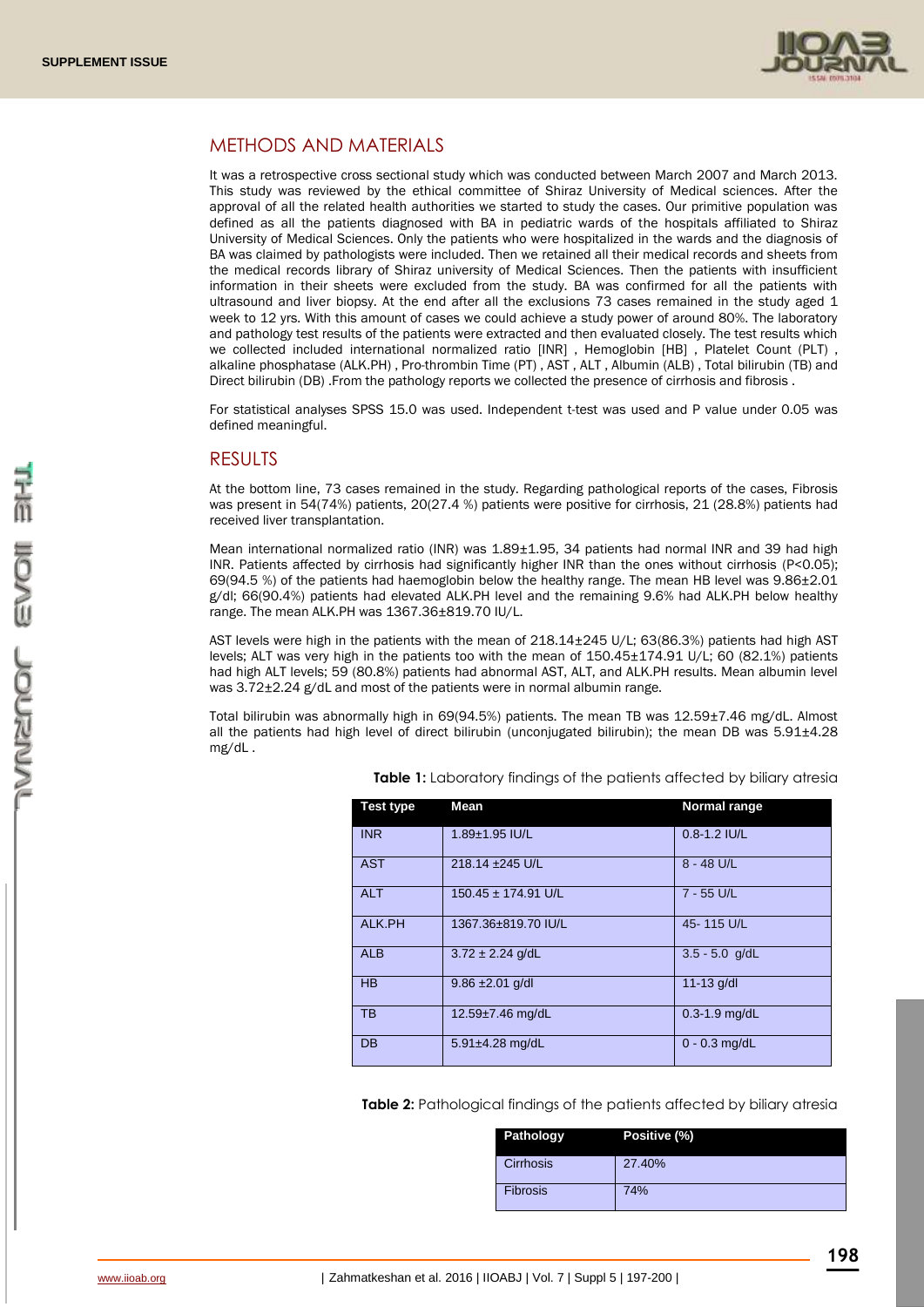

# **DISCUSSION**

Laboratory tests that evaluate the functions of liver show abnormal results in the patients with BA. This is mostly due to the liver trauma caused by cholestasis and excess bile in the liver. Based on our results 74% of the patients had fibrosis in their liver which is the onset for liver cirrhosis. Although surgical procedure can help those with BA, Hepatic fibro genesis will continue and the cause of this is still unknown [14]. Fibrosis is the main reason that we should diagnose BA fast because if BA remains undiagnosed, fibrosis will extend to a dangerous level and then liver transplantation may be the only choice [15]. Balistreri *et al.*  investigated the responsible cells for this excessive fibrosis. They concluded that hepatic stellate cells play the main role there with creating excessive collagen. They also found that bile duct epithelial cells, hepatic stellate cells, and hepatocytes all produce cytokines that initiate and continue the fibrosis process [16]. Investigations on how to stop these cells and slow the fibrosis process is suggested.

This indicates that most of the BA patients suffer from severe liver, injury and this can easily be traced in blood tests. ALT and AST are the most important indications for the liver injury. Our patients had severely high levels of these enzymes in their blood. This indicates that most of our patients had been diagnosed slowly so they had already developed a great liver injury. This is very important and shows the urge to find faster ways to diagnose this disease as the current data suggest that we lack this required haste. Though we can't use these 2 factors as screening tests for BA for two reasons; the first is because they indicate many hepatic related diseases and the second reason is higher than normal levels of these enzymes are usually traced in the blood when the liver is already damaged so again we lose the precious time to help those suffering from BA.

We recorded a moderate elevation in alkaline phosphatase in the blood and this elevation was far more than AST and ALT. This is a great indication for biliary obstruction. In severe hepatic injuries like hepatitis C virus infection AST and ALT get elevated far more than ALK.PH [17]; but when we are talking about the obstruction it's completely vice versa and ALK.PH get elevated a lot more than AST and ALT [18].

BA will significantly affect the appetite and as a result some of the patients have lower levels of albumin but it is not a very consistent sign as we didn't observed any meaningful abnormality in our samples regarding albumin concentration. Lykavieris *et al.* followed 63 children with BA for 20 years. They also didn't find a huge abnormality in albumin concentration in this 20 years [19]. So based on what mentioned we can easily drop the albumin from our diagnostic tools.

We observed a mild decrease in HB count of our cases. This is due to the fibrosis and cirrhosis of the liver but yet not a great screening measure for BA. Our patients had higher INR than normal. Liver plays an important role in the vital mechanisms of the body like blood coagulation. Coagulation is a process which requires many different minerals, factors, vitamins and proteins and liver produces some of the key factors. Based on this when liver is damaged, body will experience a drought regarding those factors so the whole coagulation metabolism will be affected [20]; So it isn't a wonder that why we recorded higher INR.

One of the most significant things in the lab tests was the elevation of total and direct bilirubin. Harpavat *et al.* evaluated the birth time bilirubin of the neonates affected by BA and they found that all of them had higher amounts of direct bilirubin in comparison with the control group who were healthy neonates [11]. By using this we can obtain a blood sample from all the newborns and then follow the ones with elevated direct bilirubin as they are more susceptible to BA, but it isn't something functional due to the costs of the tests and the rare incidence of BA.

Overall, we found that some special characteristics can be found in the lab test results of the patients affected by BA. But yet these are not enough to create a good, fast and functional screening test for BA.

#### CONFLICT OF INTEREST None

#### ACKNOWLEDGEMENTS

Authors wanted to thank Dr. Seyyed Ahmad Razavizadegan, as the present paper is based on his thesis with no.5925.

#### FINANCIAL DISCLOSURE None

### **REFERENCES**

- [1] Bates MD, Bucuvalas JC, Alonso MH, Ryckman FC, editors. [1998] Biliary atresia: pathogenesis and treatment. Seminars in liver disease, © 1998 by Thieme Medical Publishers, Inc.
- [2] McKiernan PJ, Baker AJ, Kelly DA. [2000] The frequency and outcome of biliary atresia in the UK and Ireland. The Lancet. 355(9197):25-9.
- 
- [3] Schwarz KB, Haber BH, Rosenthal P, Mack CL, Moore J, Bove K, et al. [2013] Extrahepatic anomalies in infants with biliary atresia: results of a large prospective North American multicenter study. Hepatology. 58(5):1724- 1731.